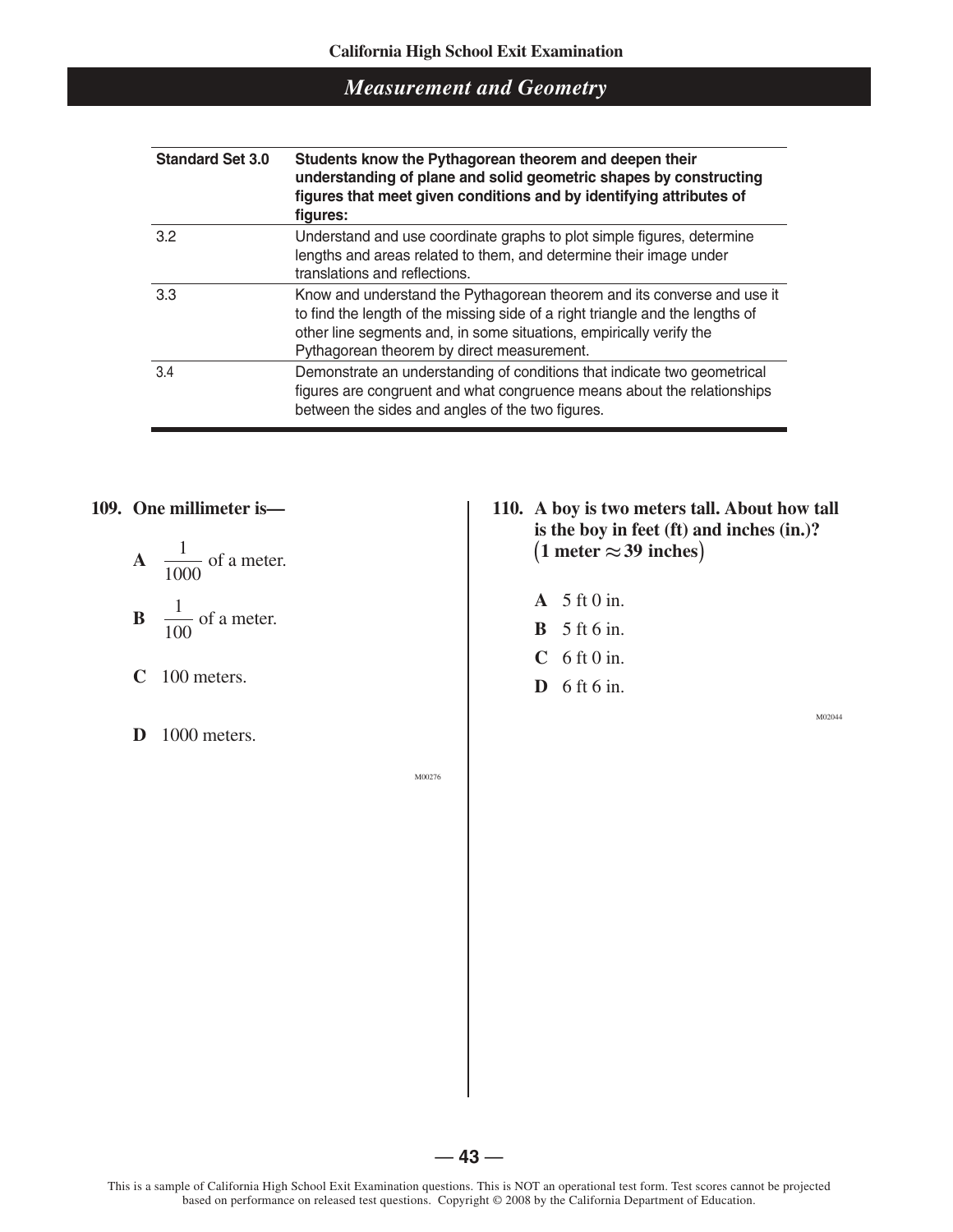- **111. Juanita exercised for one hour. How many seconds did Juanita exercise?** 
	- **A** 60
	- **B** 120
	- **C** 360
	- **D** 3,600

M03074

- **112. If Jill is driving at 65 miles per hour, what is her approximate speed in kilometers per hour?**  $(1 \text{ mile} \approx 1.6 \text{ kilometers})$ 
	- **A** 16
	- **B** 41
	- **C** 104
	- **D** 173

M13251

**113. In Sacramento, the temperature at noon** 

**was 35° Celsius (C). What was the** 

**temperature in degrees Fahrenheit (F)?** 

$$
\left(\mathbf{F}=\frac{9}{5}\mathbf{C}+32\right)
$$

**A** 35°

- **B** 63°
- $C$  67°
- **D** 95°

M02693

**114. The actual width (***w***) of a rectangle is 18 centimeters (cm). Use the scale drawing of the rectangle to find the actual length (***l***).**





**C** 36 cm

**D** 54 cm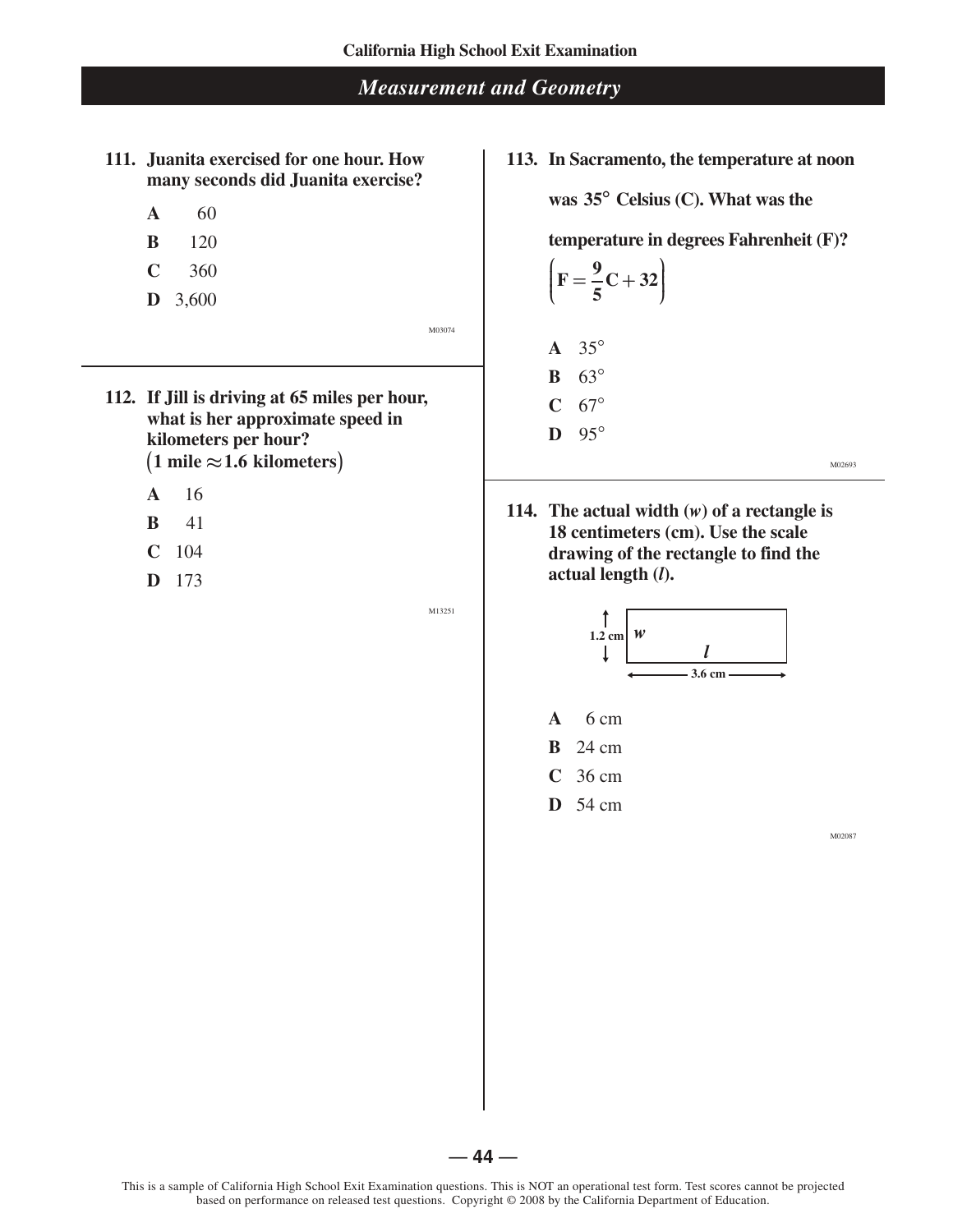**115. The scale drawing of the basketball court shown below is drawn using a scale of 1 inch (in.) = 24 feet (ft).**



**What is the length, in feet, of the basketball court?**

- **A** 90 ft
- **B** 104 ft
- **C** 114 ft
- **D** 120 ft

M02233

 $-45-$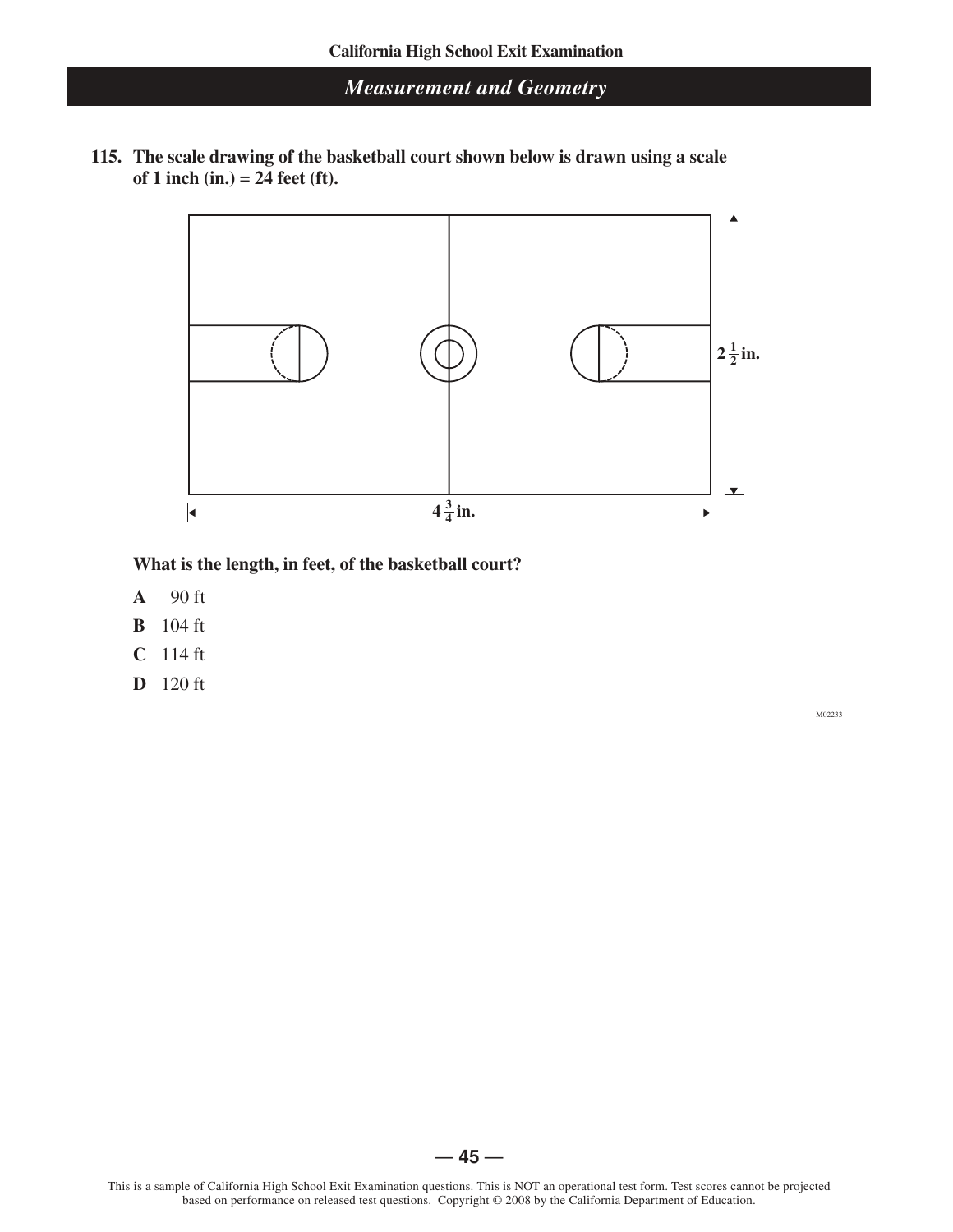**116. Javier is using a ruler and a map to measure the distance from Henley to Sailport.**



#### **The actual distance from Henley to Sailport is 120 kilometers (km). What scale was used to create the map?**

- **A**  $1 \text{ cm} = 6 \text{ km}$
- **B**  $1 \text{ cm} = 12 \text{ km}$
- **C**  $1 \text{ cm} = 15 \text{ km}$
- **D**  $1 \text{ cm} = 20 \text{ km}$

M21169

**117. A scale drawing of a horse is shown below.**



**What is the actual height of the horse, in inches (in.), from the hoof to the top of the head?**

- **A** 56 **B** 64
- **C** 72
- **D** 80

M32040

#### **118. Sixty miles per hour is the same rate as which of the following?**

- **A** 1 mile per minute
- **B** 1 mile per second
- **C** 6 miles per minute
- **D** 360 miles per second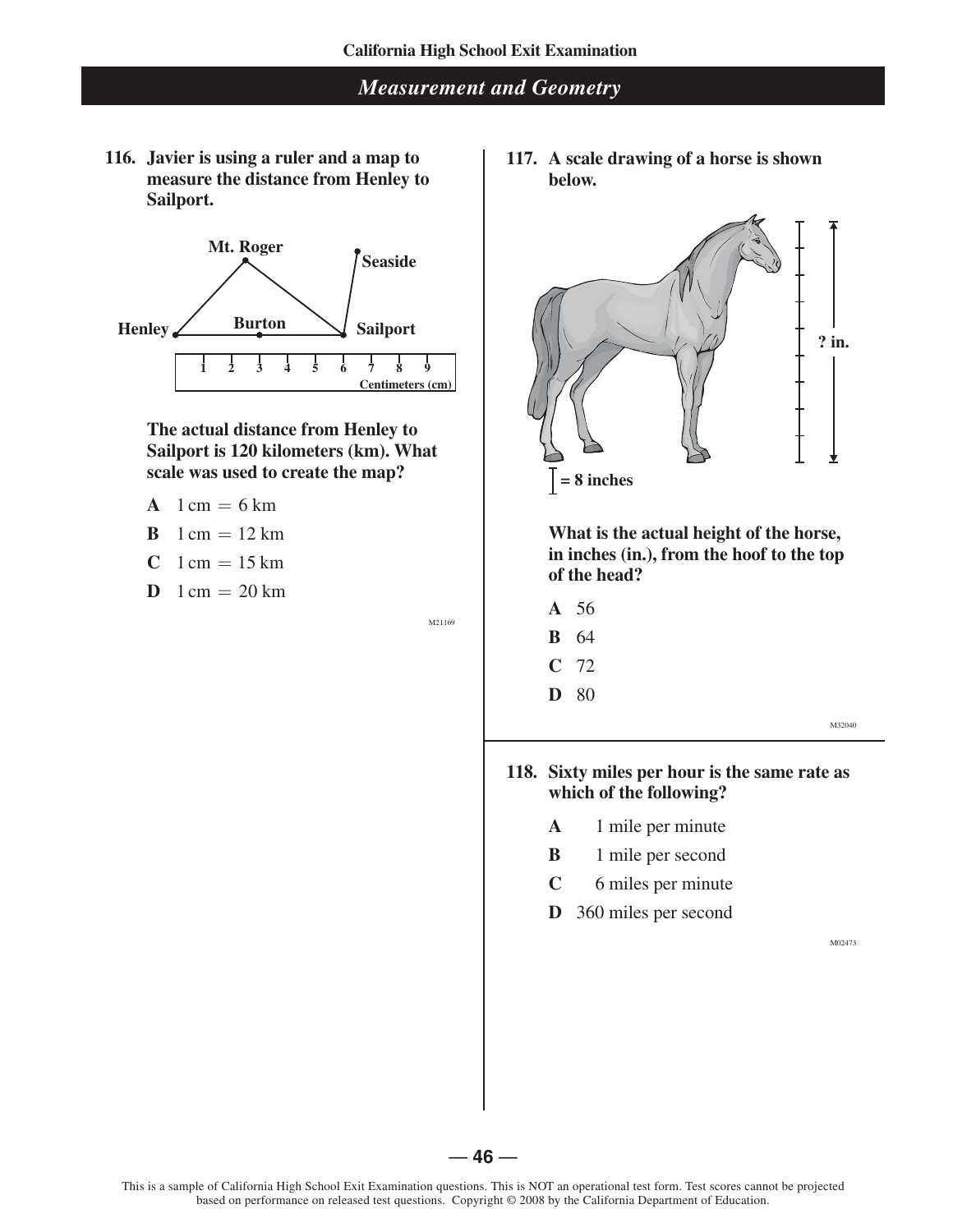**119. Beverly ran six miles at the speed of four miles per hour. How long did it take her to run that distance?** 

$$
A = \frac{2}{3} \text{ hr}
$$
  

$$
B = 1\frac{1}{2} \text{ hrs}
$$

2

**C** 4 hrs

- **D** 6 hrs
- **120. Marcus can type about 42 words per minute. If he types at this rate for 30 minutes without stopping, about how many words will he type?**
	- **A** 1260
	- **B** 2100
	- **C** 2520
	- **D** 4200

M21029

M11541

M02041

- **121. A landscaper estimates that landscaping a new park will take 1 person 48 hours. If 4 people work on the job and they each work 6-hour days, how many days are needed to complete the job?**
	- **A** 2
	- **B** 4
	- **C** 6
	- **D** 8

 $B \sim C$ *A D*

- **122. In the figure above, the radius of the inscribed circle is 6 inches (in.). What is the perimeter of square** *ABCD***?**
	- **A**  $12\pi$  in.
	- **B** 36*π* in.
	- **C** 24 in.
	- **D** 48 in.

M02236



- **123. The largest possible circle is to be cut from a 10-foot square board. What will be the approximate area, in square feet, of the remaining board (shaded region)?**  $(A = \pi r^2 \text{ and } \pi \approx 3.14)$ 
	- **A** 20
	- **B** 30
	- **C** 50
	- **D** 80

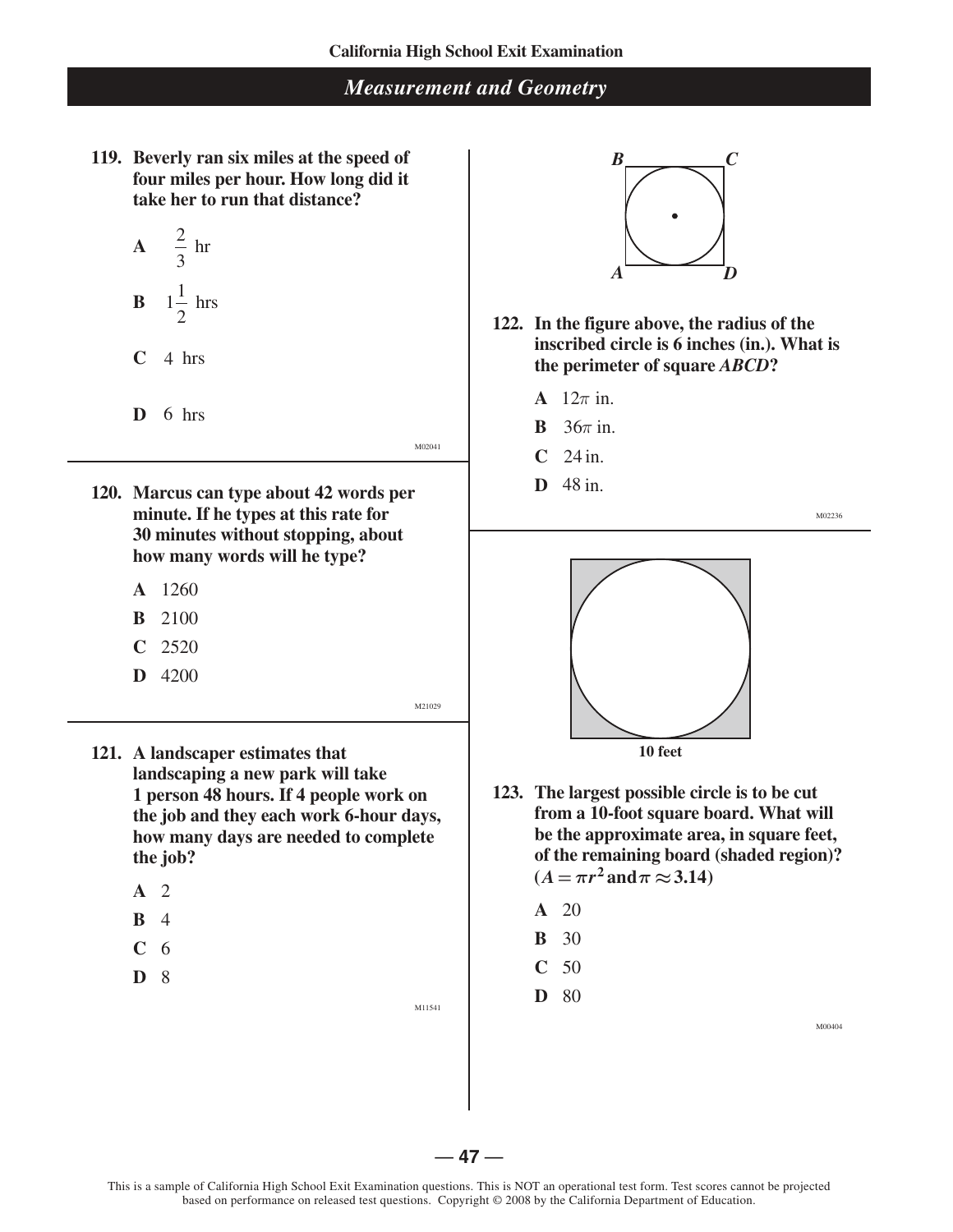#### **California High School Exit Examination**

### *Measurement and Geometry*



- **124. What is the area of the triangle shown above?**
	- **A** 44 square units
	- **B** 60 square units
	- **C** 88 square units
	- **D** 120 square units



**125. A rectangular pool 42 feet by 68 feet is on a rectangular lot 105 feet by 236 feet. The rest of the lot is grass. Approximately how many square feet is grass?**

— **48** —

- **A** 2,100
- **B** 2,800
- **C** 21,000
- **D** 28,000



- **126. What is the volume of the shoebox shown above in cubic inches (in.<sup>3</sup> )?**
	- **A** 29
	- **B** 75
	- **C** 510
	- **D** 675

**D** 960

M02629

**127. What is the area, in square units, of trapezoid** *QRST* **shown below?**





M12087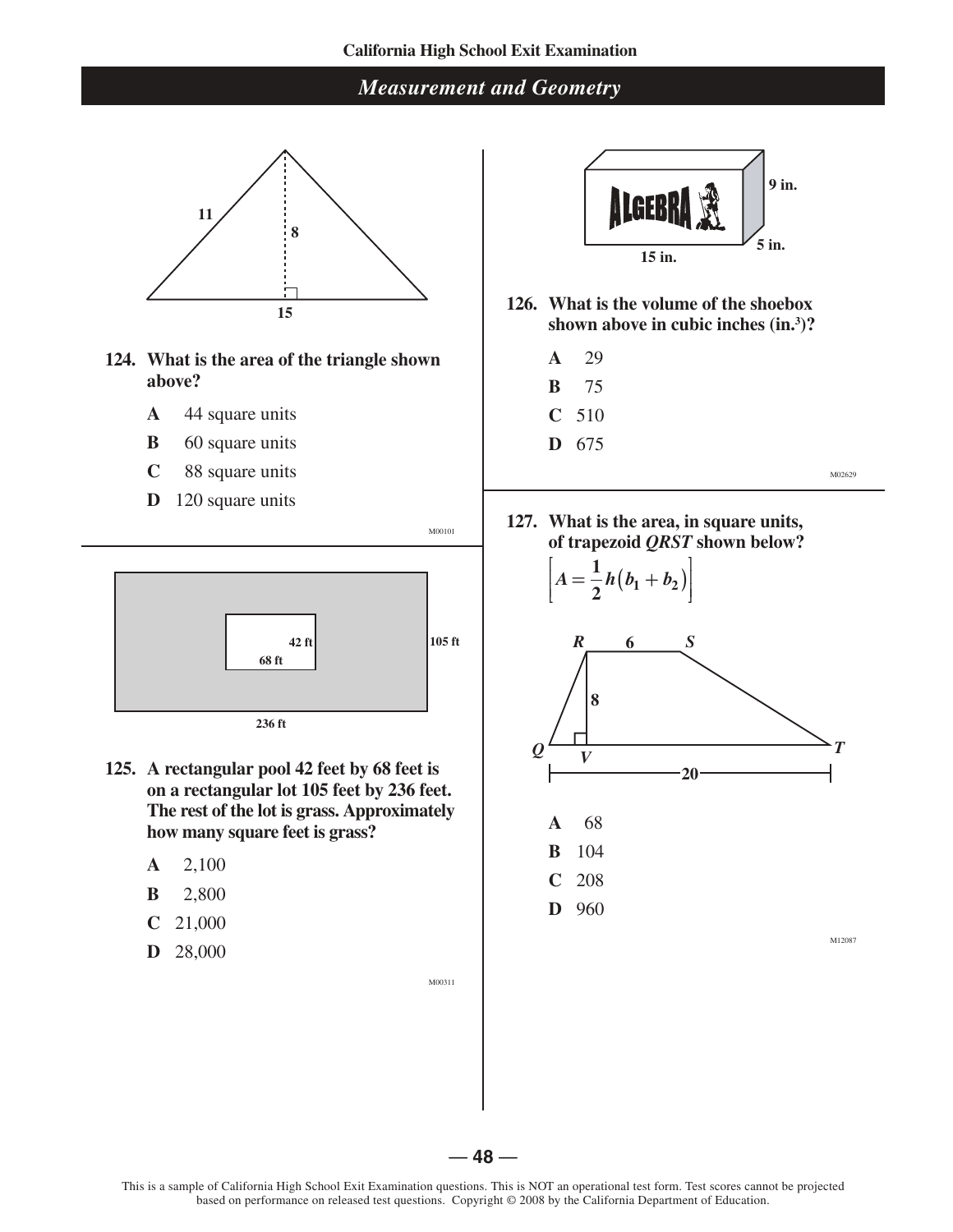**128. One-inch cubes are stacked as shown in the drawing below.**



#### **What is the total surface area?**

- **A**  $19 \text{ in.}^2$
- **B**  $29 \text{ in.}^2$
- **C**  $32 \text{ in.}^2$
- **D** 38 in.<sup>2</sup>



- **129. In the figure shown above, all the corners form right angles. What is the area of the figure in square units?**
	- **A** 67
	- **B** 73
	- **C** 78
	- **D** 91

M00318

M02812

**130. What is the area of the shaded region in the figure shown below?**



**131. A right triangle is removed from a rectangle as shown in the figure below. Find the area of the remaining part of the rectangle.**

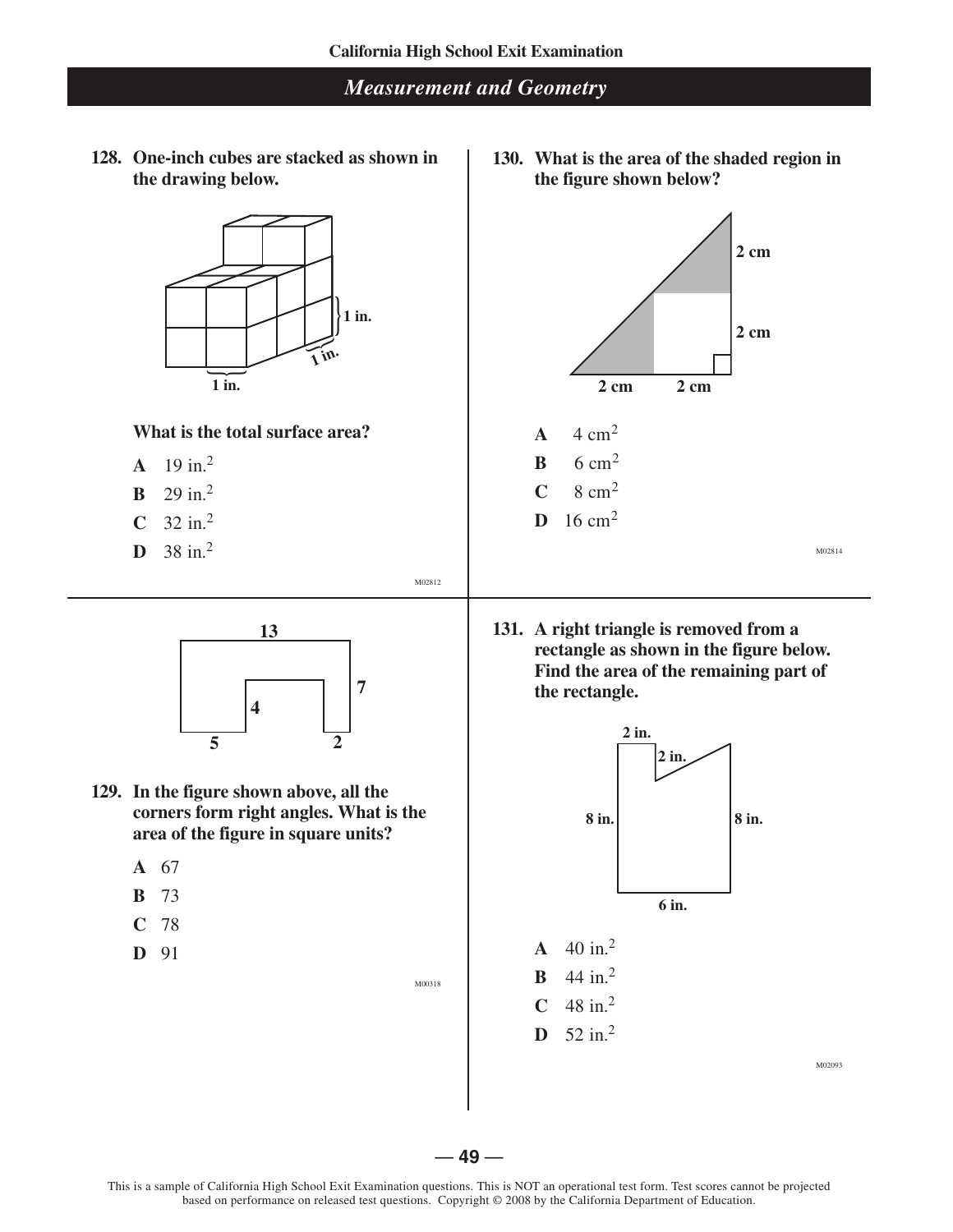**132. In the figure below, every angle is a right angle.**



**What is the area, in square units, of the figure?** 

- **A** 96
- **B** 108
- **C** 120
- **D** 144

M10790

**133. What is the area of the shaded figure below?**



- $C$  10 cm<sup>2</sup>
- **D**  $12 \text{ cm}^2$

M13827

 $-50-$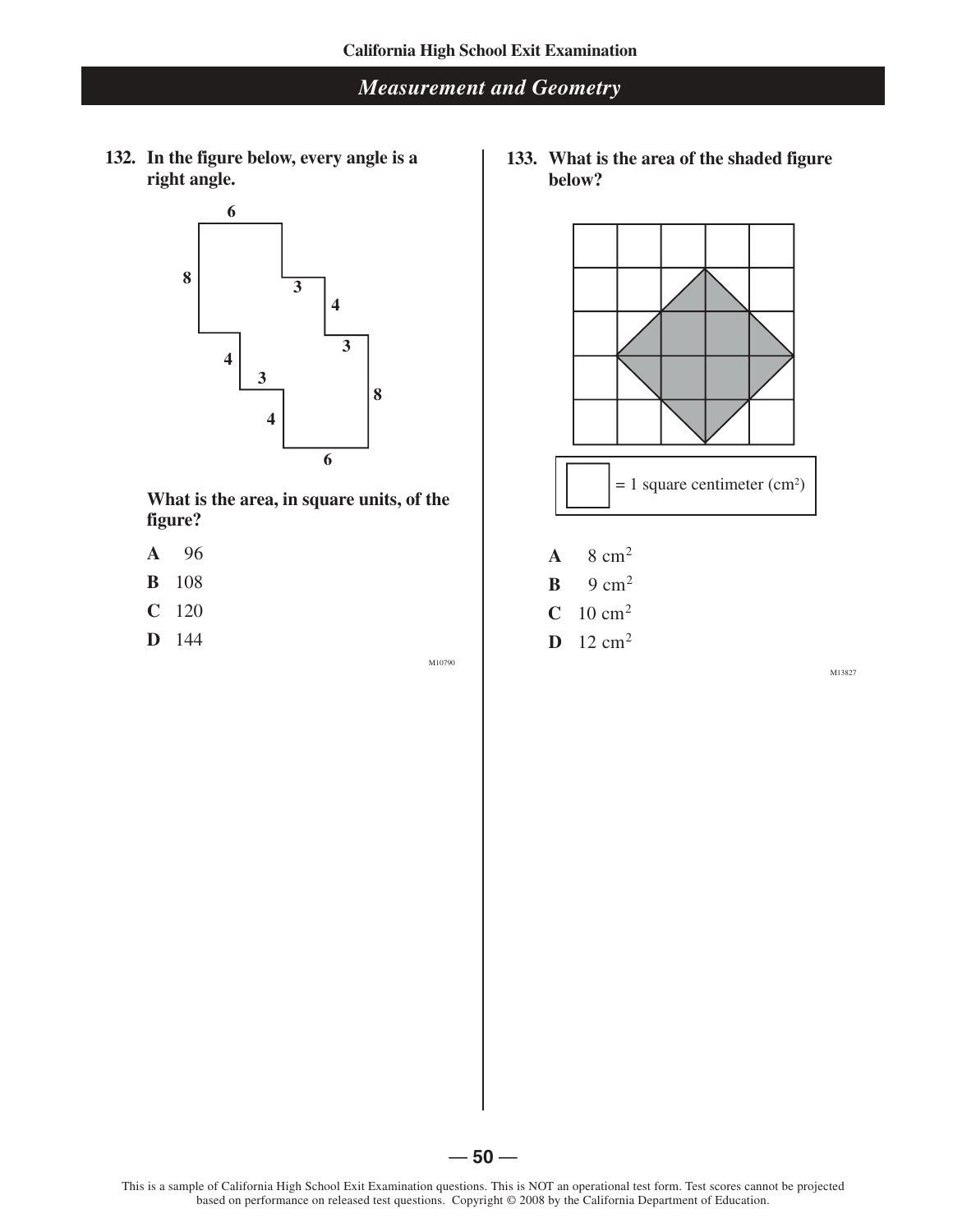**134. The short stairway shown below is made of solid concrete. The height and width of each step is 10 inches (in.). The length is 20 inches.**



**What is the volume, in cubic inches, of the concrete used to create this stairway?**

- **A** 3000
- **B** 4000
- **C** 6000
- **D** 8000

**136. Gina is painting the rectangular tool chest shown in the diagram below.**



**If Gina paints only the outside of the tool chest, what is the total surface area,**   $\mathbf{i}$  **in square inches**  $\left( \text{in.}^{2} \right)$ , she will paint?

- **A** 368
- **B** 648
- **C** 1296
- **D** 2880

M20643

- **135. Bonni has two similar rectangular boxes. The dimensions of box 1 are twice those of box 2. How many times greater is the volume of box 1 than the volume of box 2?** 
	- **A** 3
	- **B** 6
	- **C** 8
	- **D** 9

M21061

M02990

This is a sample of California High School Exit Examination questions. This is NOT an operational test form. Test scores cannot be projected based on performance on released test questions. Copyright © 2008 by the California Department of Education.

 $-51-$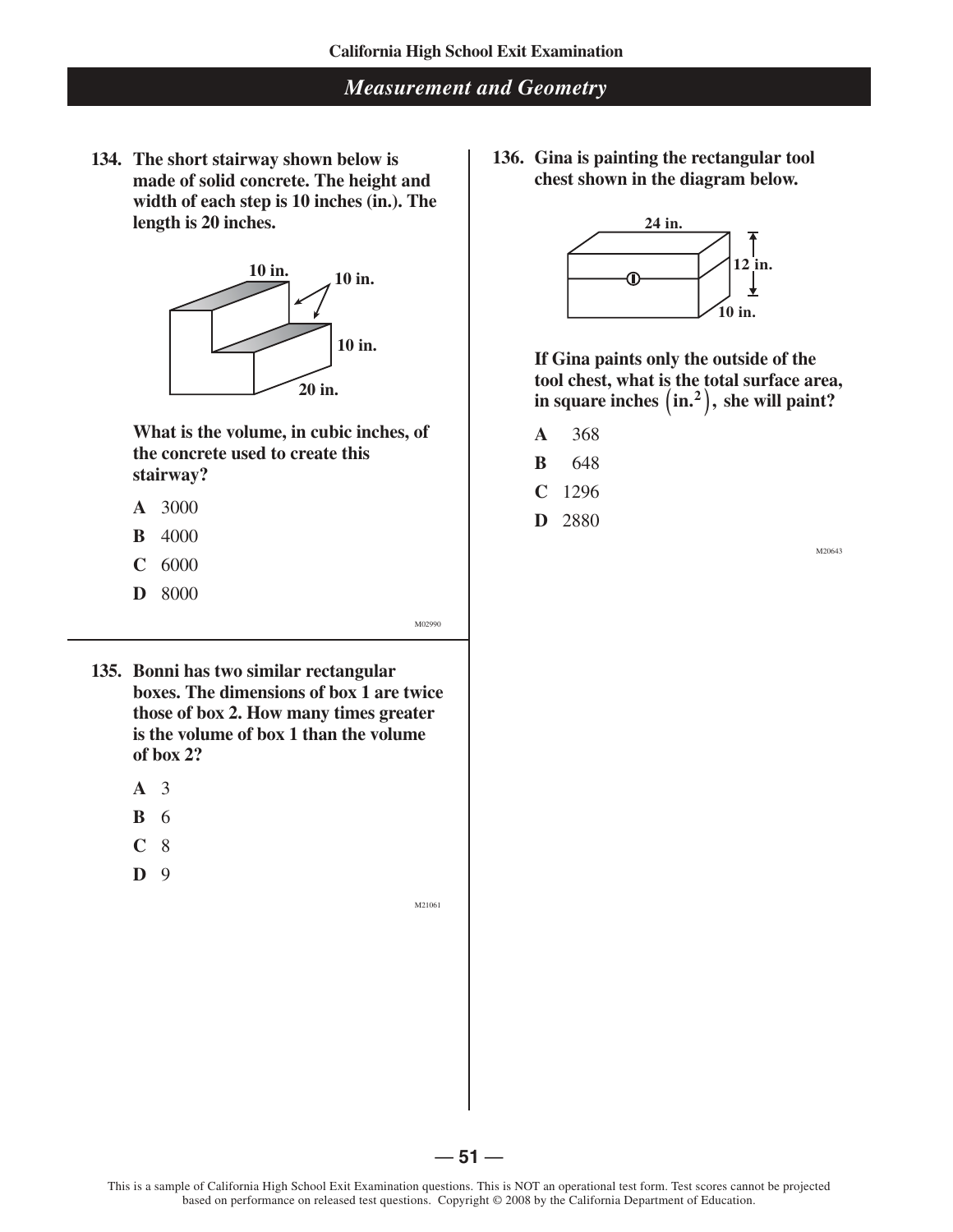**137. The object below is made of ten rectangular prisms, each with dimensions of 5 centimeters (cm) by 3 cm by 2 cm. What is the volume, in cubic centimeters, of the object?**



- **A** 100
- **B** 150
- **C** 250
- **D** 300
- **138. The width of the rectangle shown below is 6 inches (in.). The length is 2 feet (ft).**



**What is the area of the rectangle in square inches?**

- **A** 12
- **B** 16
- **C** 60
- **D** 144

M03243

M30226

**139. One cubic inch is approximately equal to 16.38 cubic centimeters. Approximately how many cubic centimeters are there in 3 cubic inches?**

| $A = 5.46$     |  |  |        |
|----------------|--|--|--------|
| <b>B</b> 13.38 |  |  |        |
| $C$ 19.38      |  |  |        |
| $D$ 49.14      |  |  |        |
|                |  |  | M02700 |

**140. A rectangular field is 363 feet long and 240 feet wide. How many acres is the field? (1 acre = 43,560 square feet )**

- **A** 2
- **B** 3
- **C** 4
- **D** 5

M13918

 $-52-$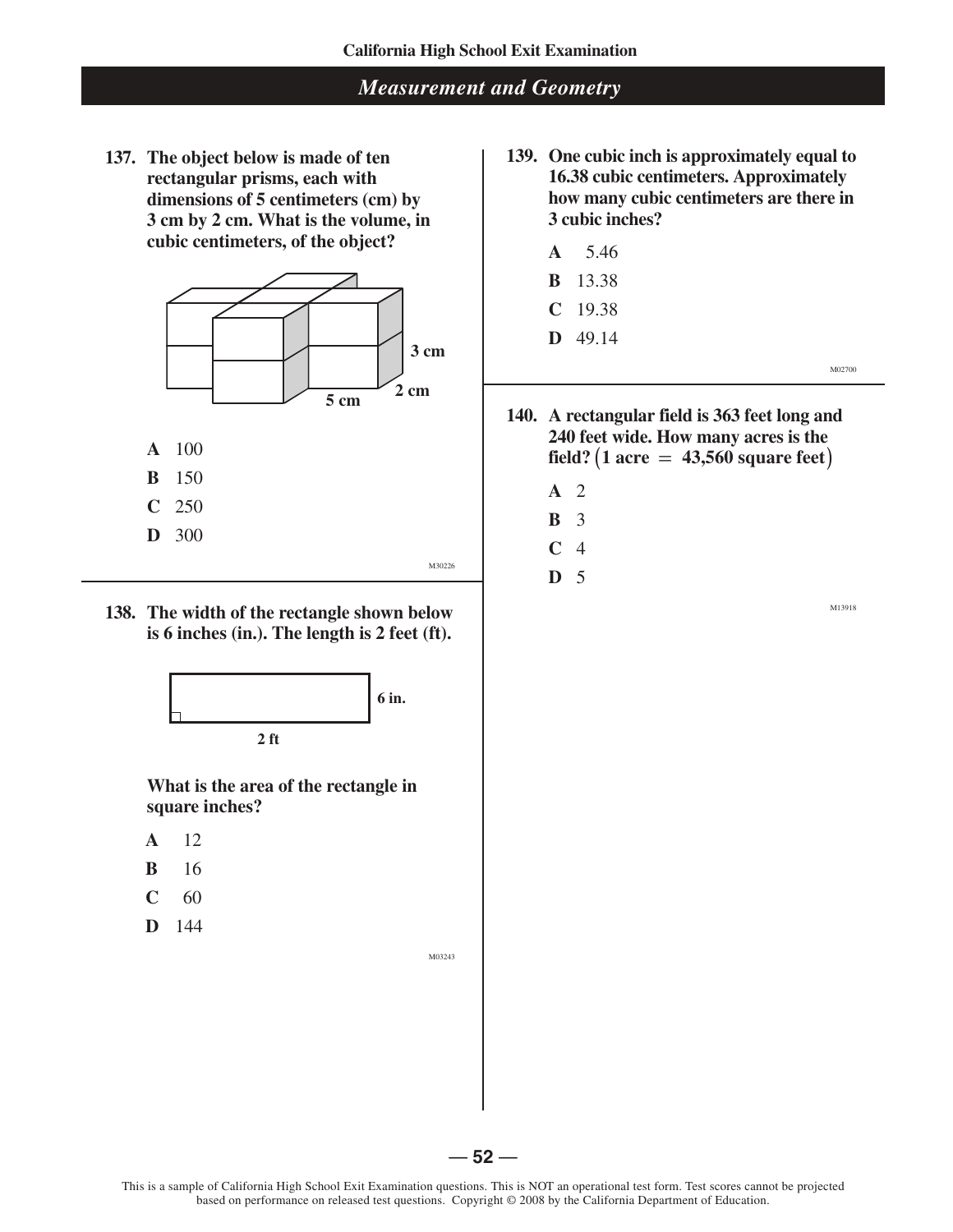

**141.** Which of the following triangles  $R'S'T'$  is the image of triangle  $RST$  that results from **reflecting triangle** *RST* **across the** *y***-axis?**



*T*

. .

M02861

*x*

*x*

*T \_*

This is a sample of California High School Exit Examination questions. This is NOT an operational test form. Test scores cannot be projected based on performance on released test questions. Copyright © 2008 by the California Department of Education.

 $-53-$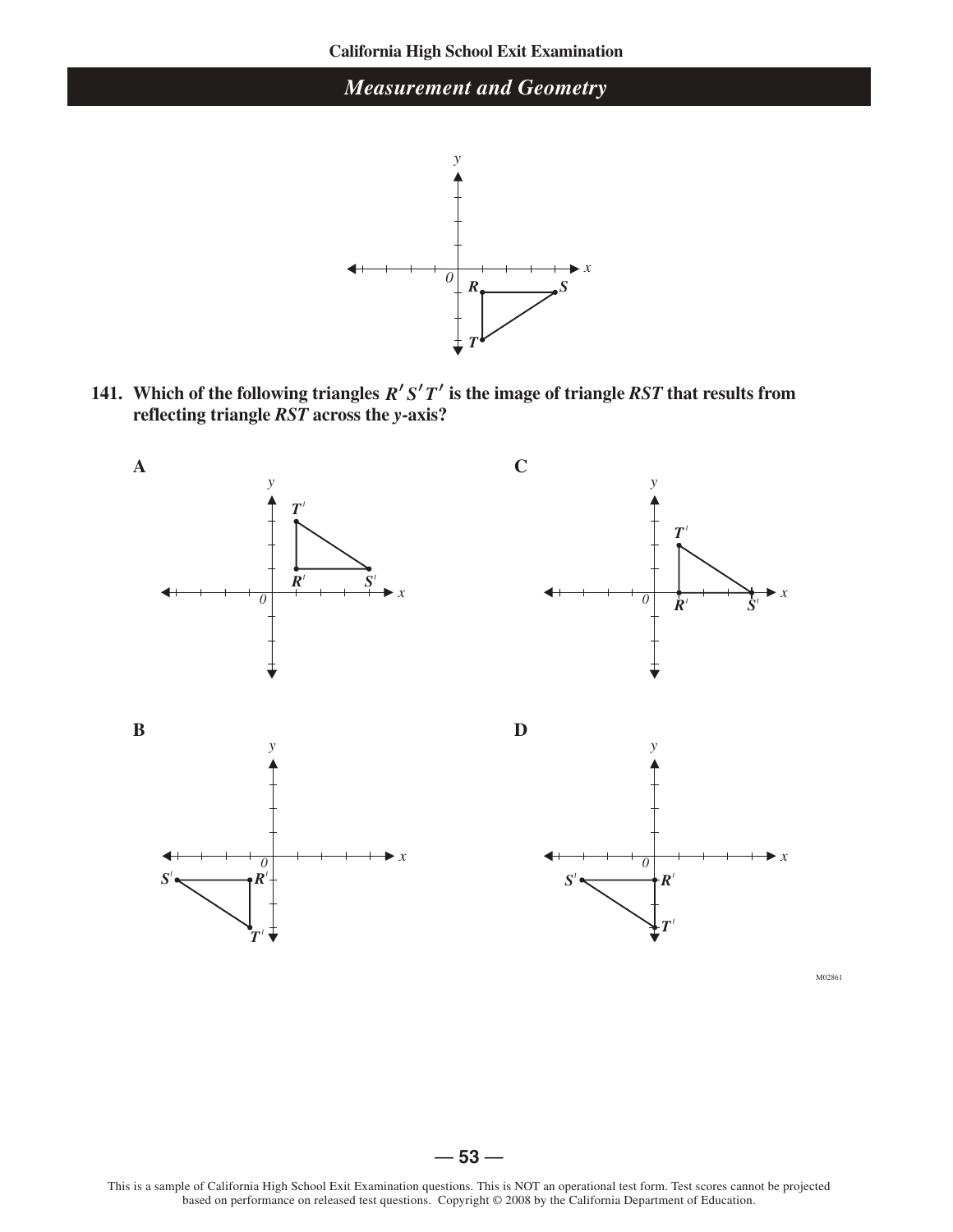- **142. The points (1, 1), (2, 3), (4, 3), and (5, 1) are the vertices of a polygon. What type of polygon is formed by these points?**
	- **A** Triangle
	- **B** Trapezoid
	- **C** Parallelogram
	- **D** Pentagon

M02718

**143. The graph of rectangle** *ABCD* **is shown below.**



**What is the area, in square units, of rectangle** *ABCD***?**

— **54** —

- **A** 6
- **B** 10
- **C** 12
- **D** 14

M03136

**144. A clothing company created the following diagram for a vest.**



**To show the other side of the vest, the company will reflect the drawing across the** *y***-axis. What will be the coordinates of** *C* **after the reflection?**

- **A**  $(2, 7)$
- **B**  $(7, 2)$
- **C**  $(-2, -7)$
- $D \quad (-2, 7)$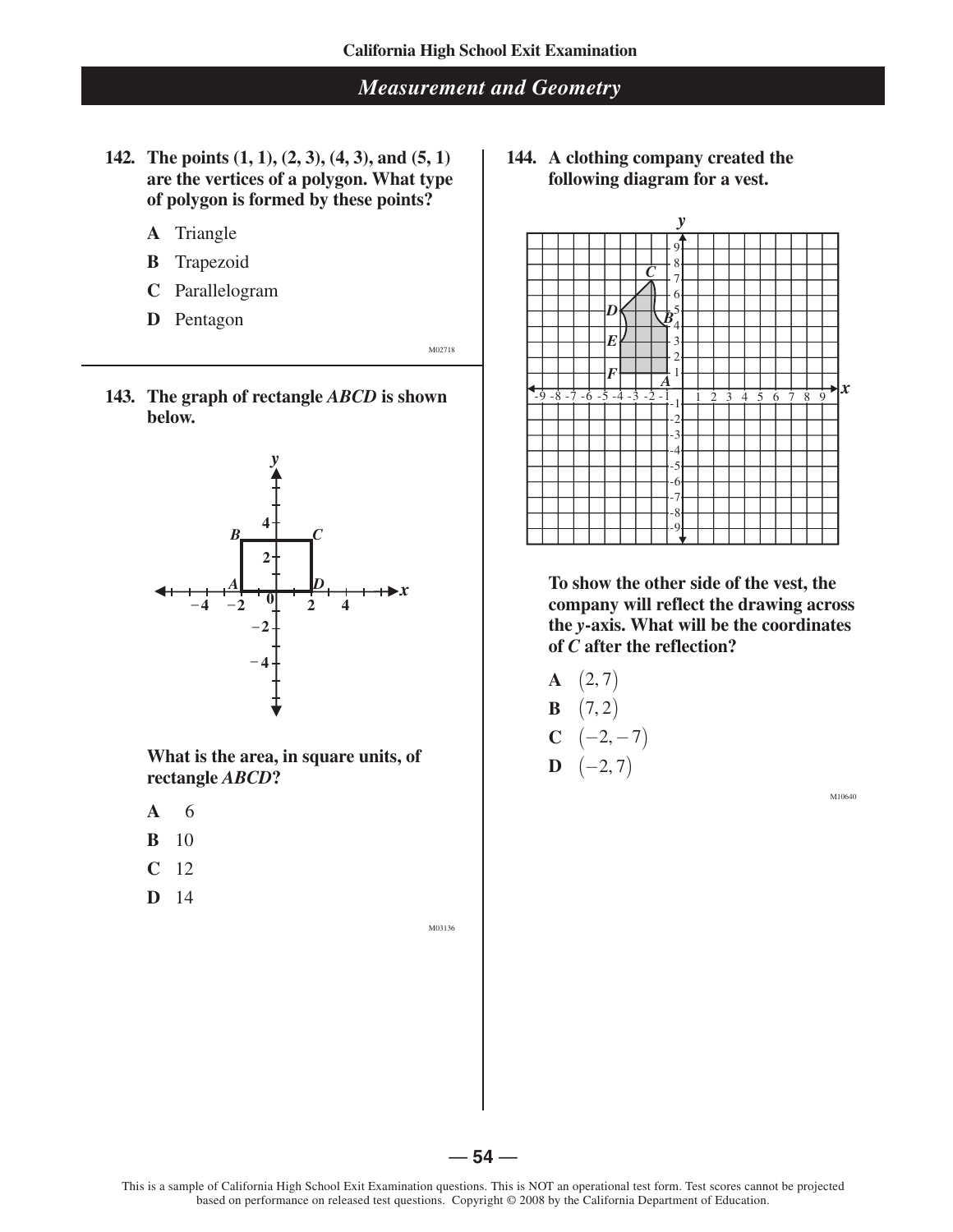**145. Which graph shows the figure below reflected across the** *y***-axis?**















This is a sample of California High School Exit Examination questions. This is NOT an operational test form. Test scores cannot be projected based on performance on released test questions. Copyright © 2008 by the California Department of Education.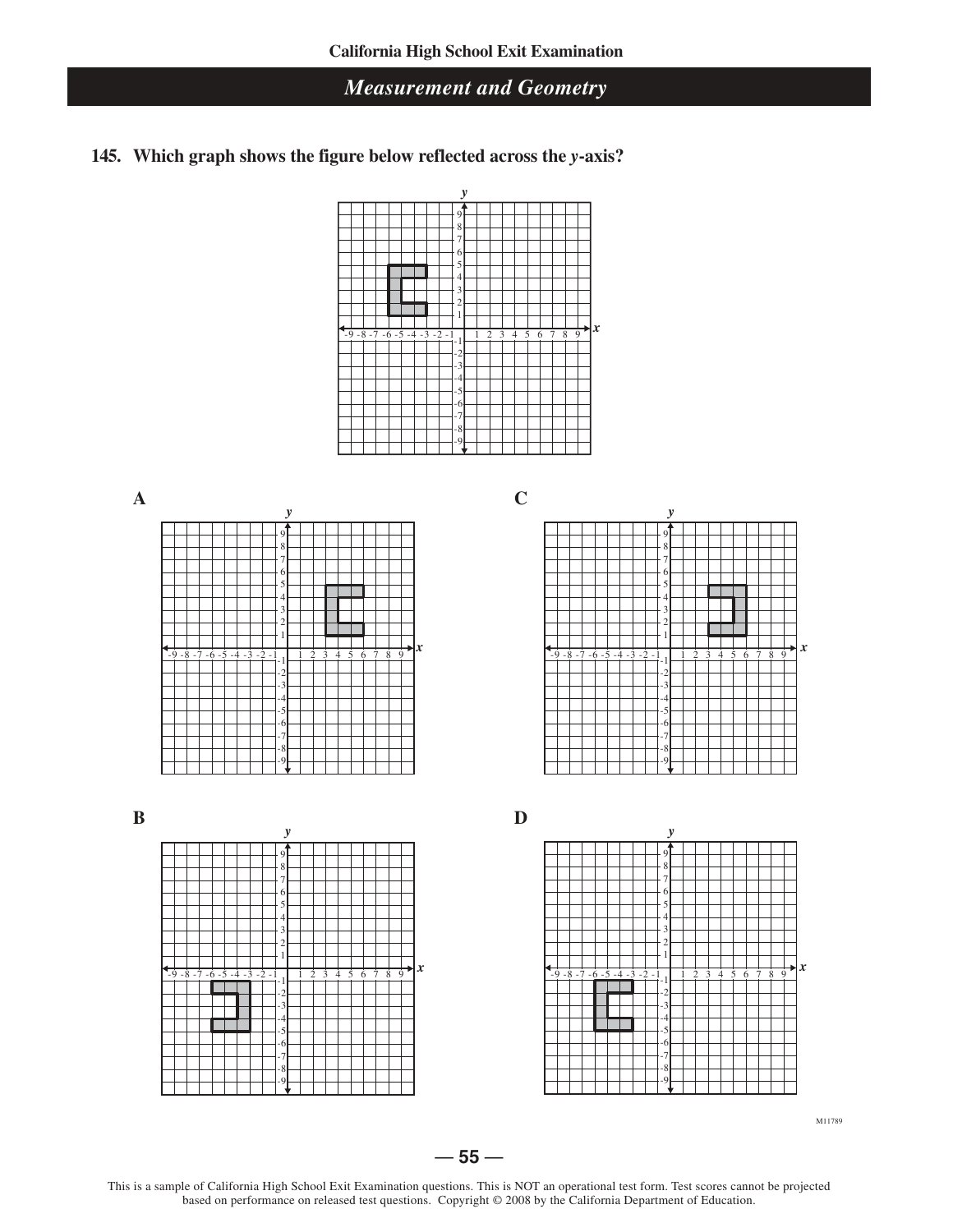146. What is the value of  $x$  in the right **triangle shown below?**



- **A** 8 feet
- **B** 12 feet
- **C** 18 feet
- **D** 23 feet

M03181



- **147. The club members hiked 3 kilometers north and 4 kilometers east, but then went directly home as shown by the dotted line. How far did they travel to get home?**
	- **A** 4 km
	- **B** 5 km
	- **C** 6 km
	- **D** 7 km

M00120



 $-56-$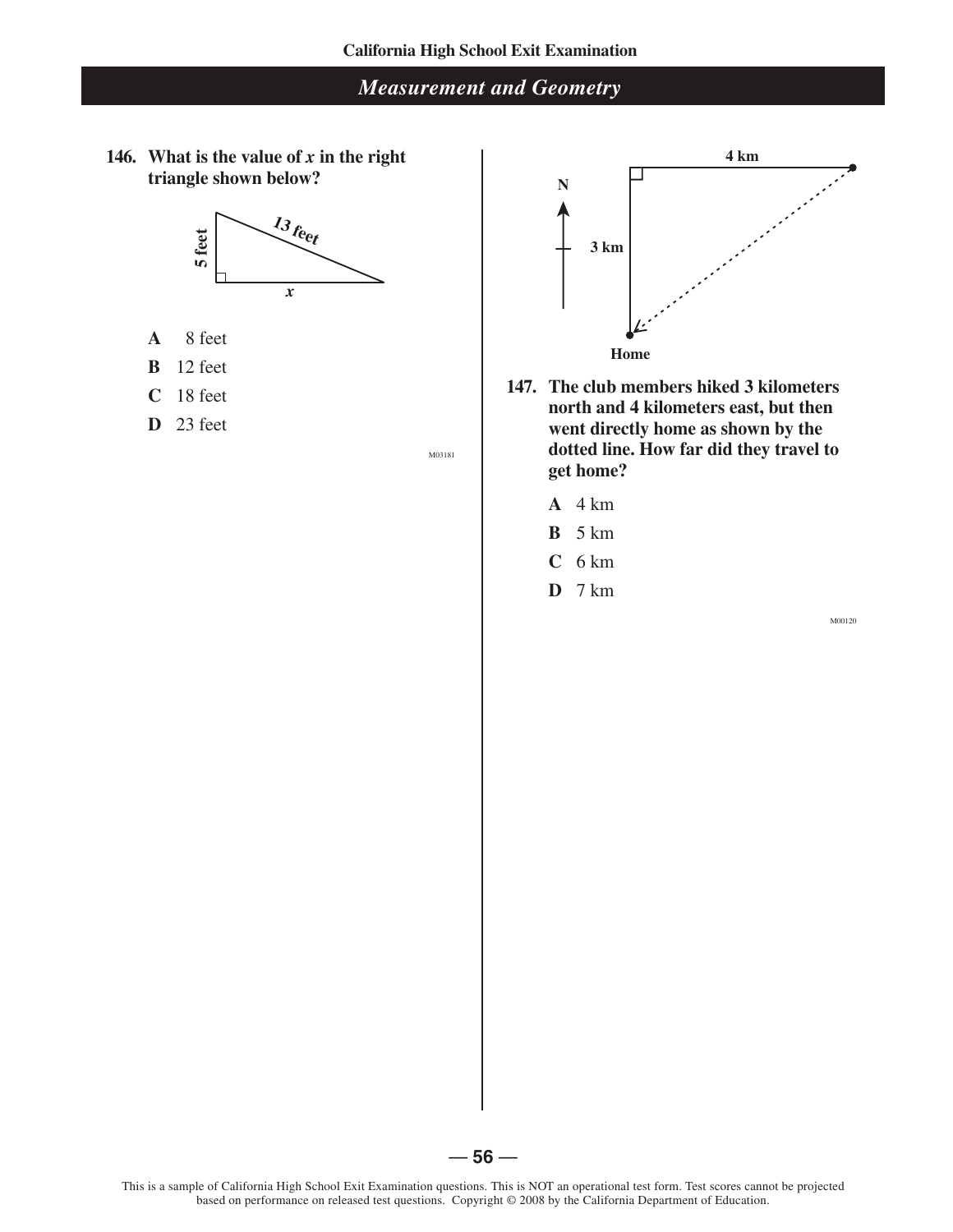

- **148.** What is the value of  $x$  in the triangle **shown above?**
	- **A** 11
	- **B** 13
	- **C** 17
	- **D** 169

M02446

**149. In the drawing below, the figure formed by the squares with sides that are**  labeled  $\hat{x}$ ,  $\hat{y}$ , and  $\hat{z}$  is a right triangle.



**Which equation is true for all values**  of  $x, y$ , and  $z$ ?

**A** 
$$
x+y=z
$$
  
\n**B**  $x^2 + y^2 = z^2$   
\n**C**  $x^2 \cdot y^2 = z^2$   
\n**D**  $\frac{1}{2}xy = z$ 

M25150

 $-57-$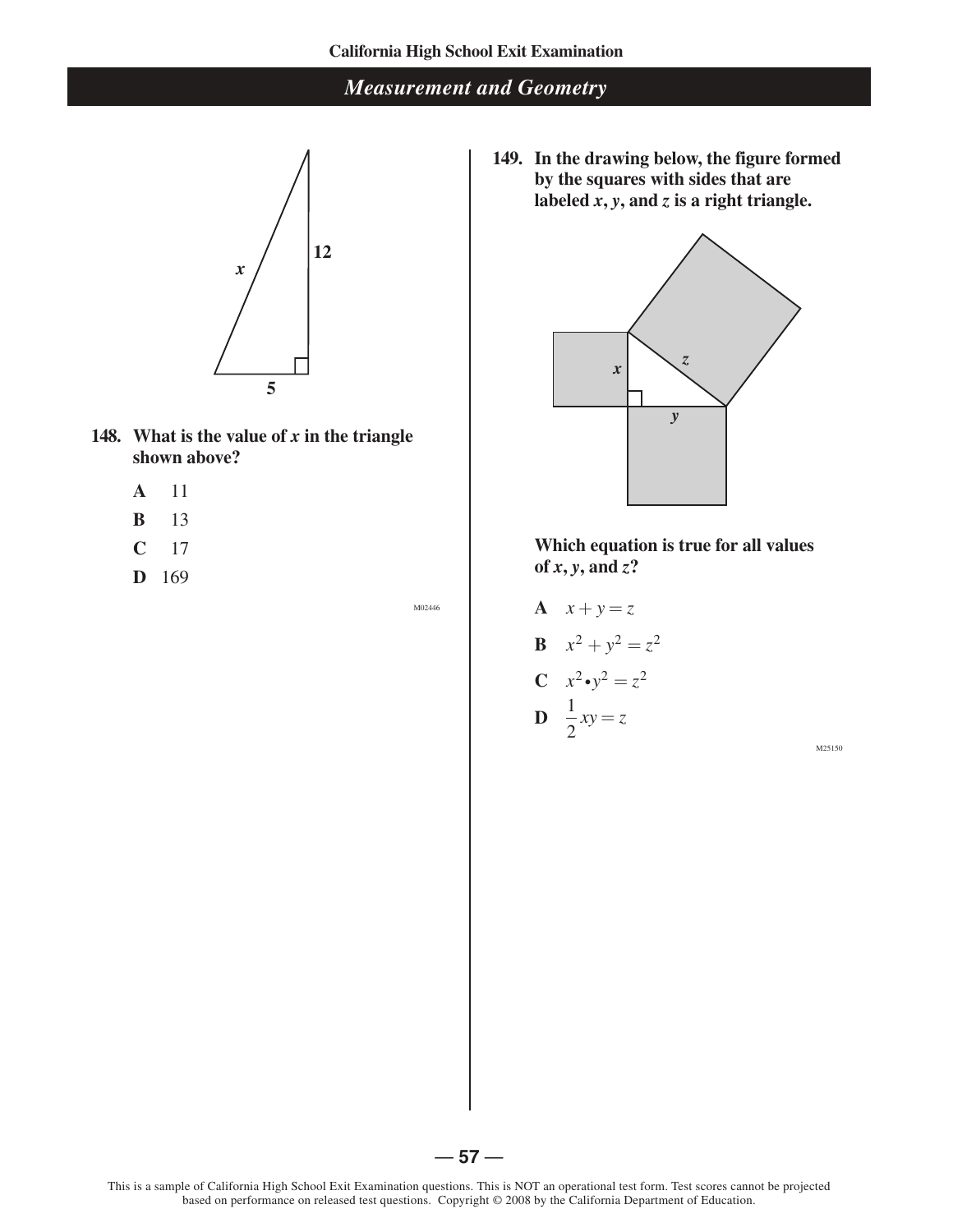**150. The size of a television screen is measured along its diagonal. A 25-inch (in.) television screen is shown below.**



**If the television screen shown above is 20 inches wide, what is the height, in inches, of the screen?**

- A  $\sqrt{45}$
- **B**   $\sqrt{90}$
- **C** 10
- **D** 15

M32331



**151. Which figure is congruent to the figure shown above?**



M00020

 $-58-$